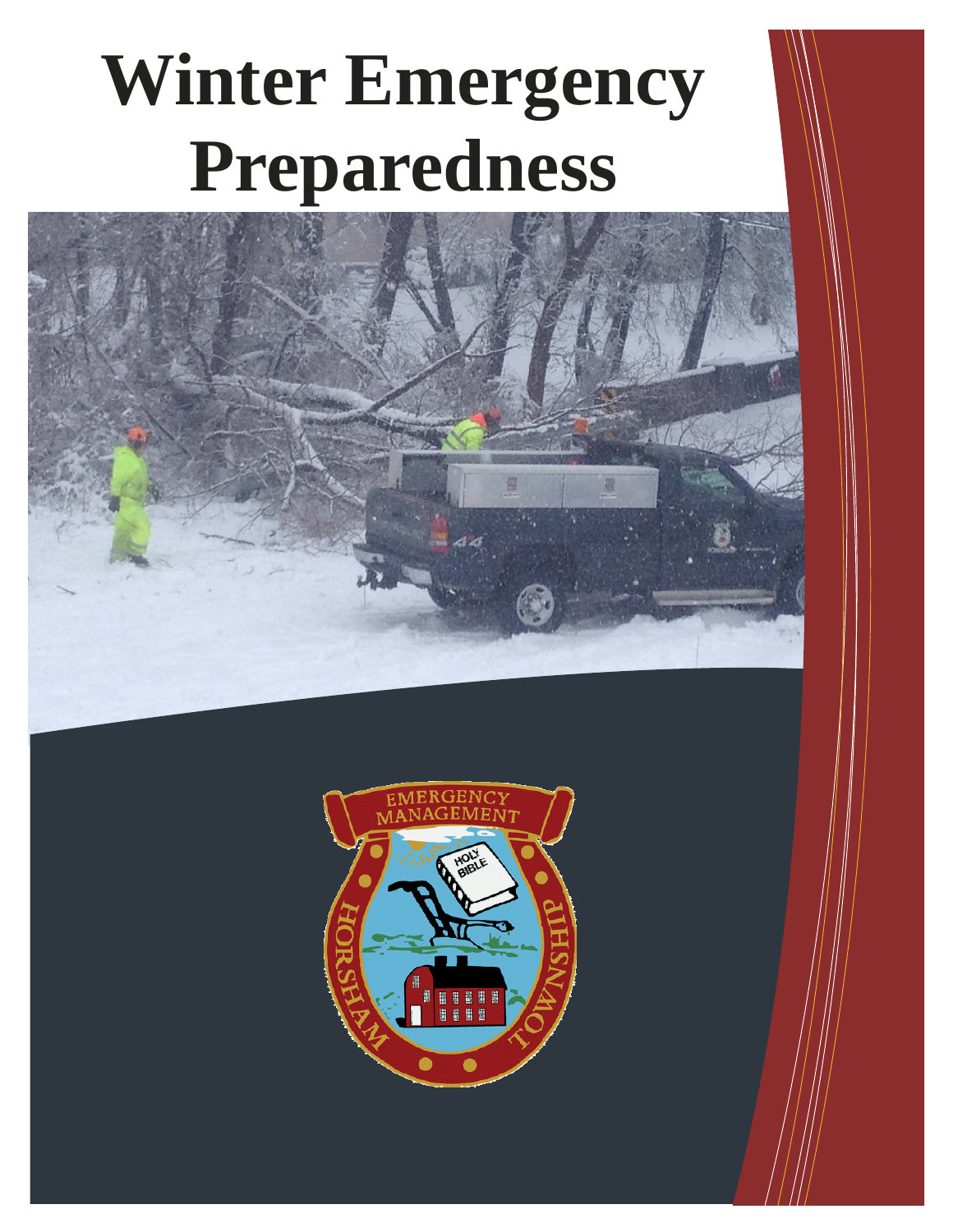#### **BE READY FOR A POWER OUTAGE BY FOLLOWING THESE STEPS**

- Write down **PECO's** emergency number **1-800-841-4141** and keep it handy to report any outages or problems with your gas or electric service. **Do not call 9-1-1 to report a power outage**. The 9-1-1 centers cannot restore your power and such calls only delay responding to lifesaving calls.
- Portable phones only work with electricity have a land-based or cell phone available.
- If you rely on life sustaining equipment, have battery back-up and have a relocation plan.
- Prepare a storm kit with items such as:
	- $\Box$  Flashlight with fresh batteries on each floor of your home avoid using candles! If you do use candles, never leave them unattended.
	- □ Battery-operated clock and radio.
	- $\Box$  Supply of bottled water (especially if you have well water) and easy-to-prepare, non-perishable foods available for extended outages.
	- $\Box$  Make sure you have enough water for drinking and cooking.
- Unplug electronic appliances, such as TVs and computers, to protect them from a voltage surge from lightning, pole hits or other accidents.

#### **STAY SAFE AND INFORMED**

- Take cover if necessary and tune into news broadcasts.
- If outside, be aware of trees and downed power lines stay clear!
- Do not touch or move downed lines consider downed lines as energized and extremely dangerous.
- Report any downed lines to PECO at 1-800-841-4141 immediately.
- If you are in your vehicle and power lines fall on it, stay in the car until emergency personnel can assist. The car can become energized.

#### **WHAT YOU CAN DO IF THE LIGHTS GO OUT**

- Call PECO at 1-800-841-4141 as soon as possible. Remember, call volume may become very busy during storms.
- Turn off and unplug most appliances to prevent an electrical overload when power is restored.
- Keep refrigerator and freezer doors closed as much as possible. Post the contents on the outside of the door. Move meats and dairy products into the freezer compartment since it will stay colder longer. If the freezer is partially full, it can keep meat frozen for up to 24 hours and up to 48 hours when full. Fill the freezer and refrigerator with bottles of water to take up space. Wrap the refrigerator/freezer in a blanket to keep it insulated and preserve foods longer.

#### **WHAT PECO IS DOING IF THE LIGHTS GO OUT**

- Whenever customers lose service, all efforts are focused on restoring service to everyone in a safe and timely manner.
- PECO restores service to transmission lines and substations first, followed by critical care customers such as hospitals and public water and sewage facilities, police and fire stations — and then to the most affected areas.

#### **GENERATOR SAFETY**

Keeping the power on when the electricity is out is not as simple as buying a gas generator, grabbing a few extension cords and plugging in appliances. Homeowners need to know some basic safety — and limitations — of portable generators in order to avoid fires and carbon monoxide poisoning.

- Always use generators outdoors, away from doors, windows, vents and eves.
- Never use a generator inside a home or closed area such as a garage, even if ventilated.
- Install battery-operated carbon monoxide alarms in your home.
- Keep the generator dry. Operate only on a dry surface under an open canopy like structure.
- Dry your hands before touching a generator.
- Plug appliances directly into generator or use heavy-duty outdoor-rated extension cord. Make sure the entire cord is free of cuts and tears.
- Never plug a generator into a wall outlet.
- Before refueling the generator turn it off and let it cool for at least five minutes.

# **Portable** generator safety

When the power goes out a portable generator can be a lifesaver, but used improperly it also can become life-threatening.





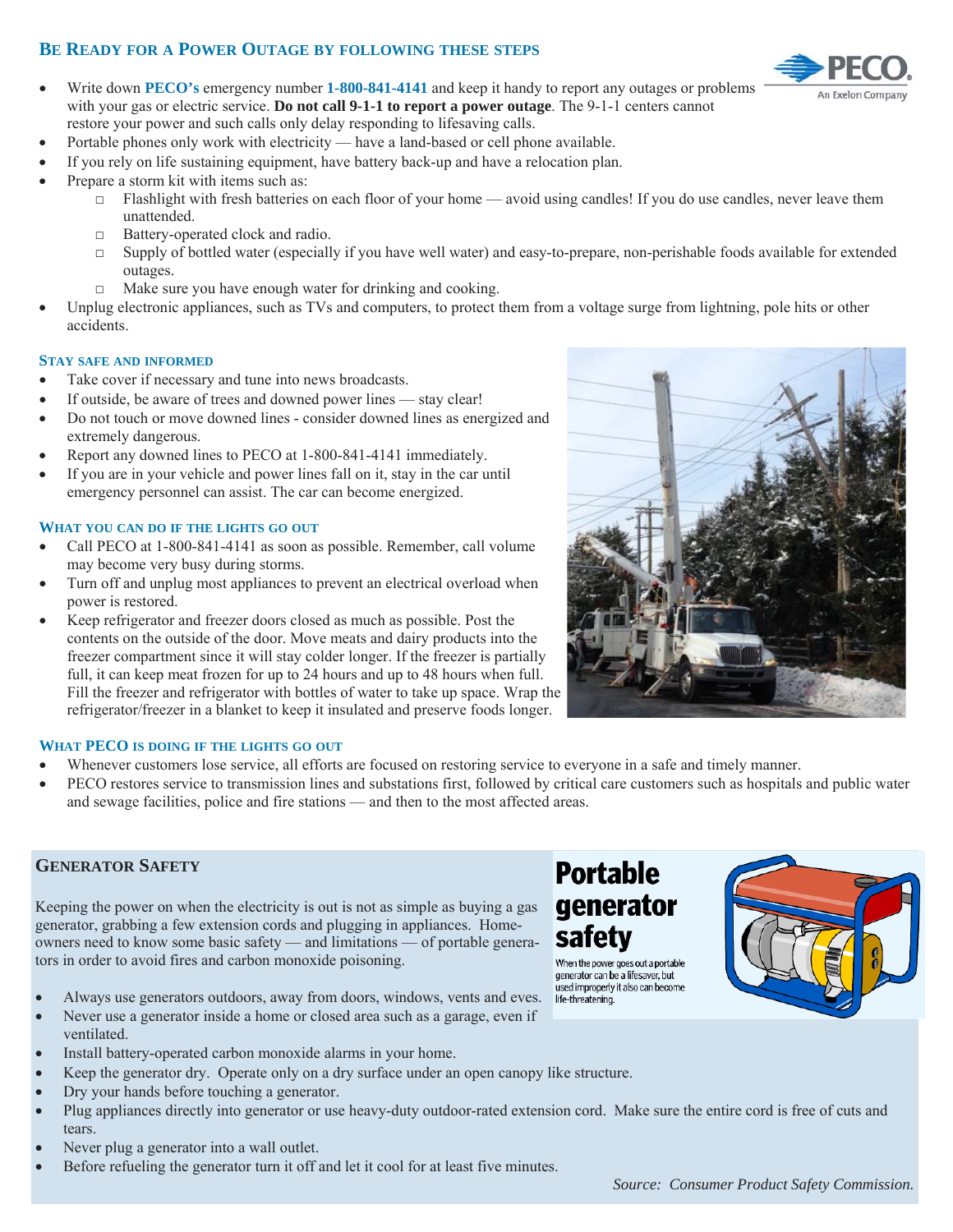#### **HELP THE HIGHWAY DEPARTMENT, HELP YOU DURING A SNOW/STORM EVENT**

- Once snow accumulates two (2) inches or more and until the roadway is cleared by the Highway Department, no vehicle, trailer, boat or camper may be parked in the roadway.
- Keeping sidewalks safe is an important winter concern. Please clear snow, sleet and ice from sidewalks in front of your property no more than 24 hours after a storm. This helps to ensure that our school children get to and from school as safely as possible.
- It is impossible for snowplows to avoid having snow placed at the bottom of driveways. A helpful hint, that may limit the amount of snow in your driveway, is to shovel snow in driveways to the right side of the driveway (as you face the road) and clear the area immediately to the left of your driveway.
- Please do not shovel, blow or plow the snow from your driveway and/or sidewalk into the street.
- Remove trash & recycle cans, basketball nets from the roadway to avoid damage.
- If you have a fire hydrant on your property, please help the Horsham Fire Co. help you by clearing 3 feet in all directions.
- Problems may be reported to Horsham Township on the website at: www.horsham.org - Report a Concern.
- PennDOT clears the following state roads: County Line Rd, Easton Rd (Route 611) and Route 309. For questions/concerns call PennDOT: (610) 275-2368.
- After a severe storm, the Township road crews are required to clear roads and right-of-ways of fallen trees/branches (not in electrical wires) for traffic and accessibility should there be an emergency. It is the responsibility of homeowners for proper disposal of down trees/branches.

The Highway Department works extremely hard to make traveling on Township roads safe for everyone. Please be patient and allow time for them to arrive in your area and effectively remove snow and ice from the streets.

### **EMERGENCY NOTIFICATIONS – WWW.READYNOTIFYPA.ORG**



#### ReadyNotifyPA is a system that helps local

officials in Southeastern Pennsylvania send emergency text alerts to Horsham residents quickly Be among the first to find out and stay informed during an emergency. Alerts can be sent to your cell and smart phone, pager, and/or e-mail and blackberry accounts. You decide how you'd like to be notified. These alerts are free; however, your cellular provider may charge for text messaging.

Individuals and businesses are urged to log onto **www.readynotifypa.org** and follow to the Montgomery County registration page. It is very important on page 4 – My Alerts that you select Montgomery County Municipalities and check Horsham only (this guarantees that you will only receive alerts for Horsham Township, not all of Montgomery County).

## **BE PREPARED ON THE ROAD**



Most know the drill by now on

preparing vehicles for travel in nasty weather. But for those who don't, AAA Mid-Atlantic offers these tips for safe traveling in snow, sleet or ice.

#### **BEFORE THE STORM:**

- Keep a FULL tank of gas.
- Pack an emergency kit deicer, shovel, ice scraper, sand or kitty litter (for traction).
- Pack a blanket, extra gloves and hat, heavy coat
- Pack snacks, beverages, etc.
- Charge cellphone and have a backup power source for the car in case you're stuck for a while.

#### **WHEN THE STORM HITS:**

- Wait for the roads to be plowed and treated before venturing out – road surface condition is the single most important safety factor during a winter weather event.
- Bring extra hats, gloves, food and drinks in case you're stuck on icy roads for a long time.
- Thoroughly clean off your car remove all snow and ice before driving anywhere.
- Warm up the car OUTSIDE the garage
	- While on the road:
		- Increase following distances.
		- Accelerate and brake slowly. Slowing down takes longer on snowy, icy roads.
		- Do not use cruise control and avoid tailgating.

#### **IF VEHICLE SKIDS:**

- Continue to look where you want to go.
- Steer in the direction you want the front of the vehicle to go.
- Avoid slamming on the brakes— this will only further upset the vehicle's balance and make it harder to regain control.
- Wait for the front wheels to grip the road again. As soon as traction returns, the vehicle will start to steer again.
- When the front wheels have regained their grip, steer the wheels gently in the desired direction of travel.

#### **CANDLE WITH CARE**

Candles may be pretty to look at but they are a cause of home fires  $\&$  fire deaths. A candle is an open flame, it can easily ignite anything that can burn.

- Blow out all candles when you leave the room or go to bed.
- Avoid using candles in the bedroom and where people may fall asleep.
- Keep candles at least 12 inches away from anything that can burn.
- Never leave a child alone in a room with a burning candle. Keep matches and lighters up high and out of children's reach.
- Have flashlights and battery-powered lighting during a power outage.